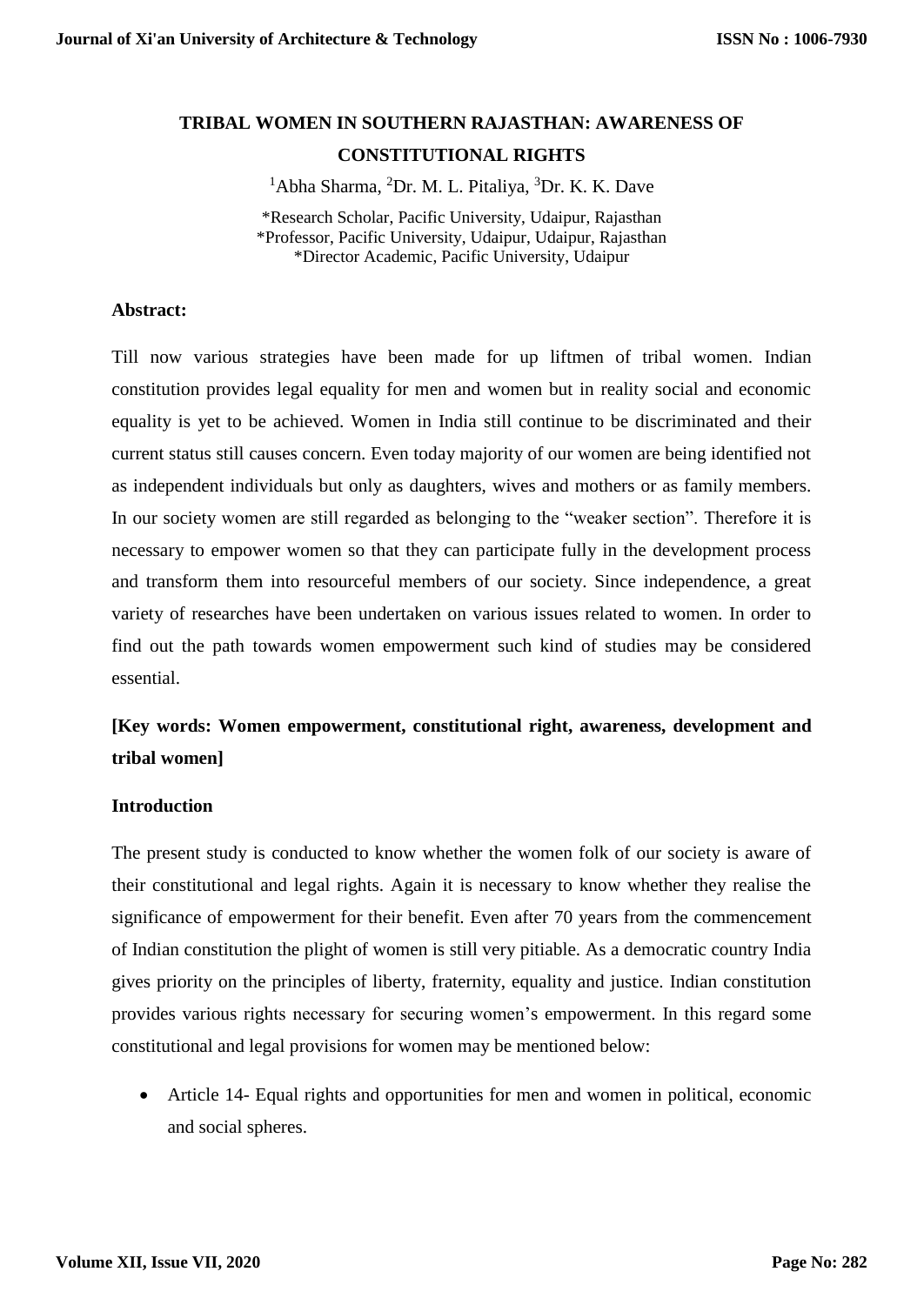- Article 15(1) Prohibits discrimination against any citizen on the grounds of religion, race, caste, sex etc.
- Article  $15(3)$  Empowers the state to make affirmative discrimination in favour of women
- Article 16 Provides equality of opportunity for all citizen in matters relating to employment or appointment to any office under the state
- Article 39 (a) The state shall direct its policy towards securing all citizens men and women equally the right to means of livelihood
- Article 39 (d) Equal pay for equal work for both men and women
- Article 42 Directs the state to ensure provisions for just and humane condition of work and maternity relief.
- Article 46 The state to promote with special care the educational and economic interests of the weaker sections of the people and to protect them from social injustice and all forms of exploitation
- Article  $47 -$ The state to raise the level of nutrition and the standard of living of its people and the improvement of public health
- Article 51 (A) (e) Mandates every citizen to renounce practices derogatory to the dignity of women
- Article 243D  $(3)$  Not less than one third (including the number of seats reserved for women belonging to the schedule castes and the schedule tribes) of the total number of seats to be filled by direct election in every Panchayat to be reserved for women and such seats to be allotted by rotation to different constituencies in a Panchayat
- Article 243D (4) Not less than one third of the total number of offices of Chairpersons in the Panchayats at each level to be reserved for women.At the same time Government of India has also been provided legal rights for women in order to achieve gender equality. Among the major legislations- the Hindu Succession Act was enacted to give daughters equal rights as sons in ancestral property. In order to stop human trafficking, the Immoral Traffic Prevention act has been launched to take stringent action against the traffickers. Various laws and legislations have been implemented for women including Sati Prevention Act, Dowry Prohibition Act, and the Protection of Women from Domestic Violence Act in the year 2005. To ensure equal rights to counter social discrimination and various forms of violence, atrocities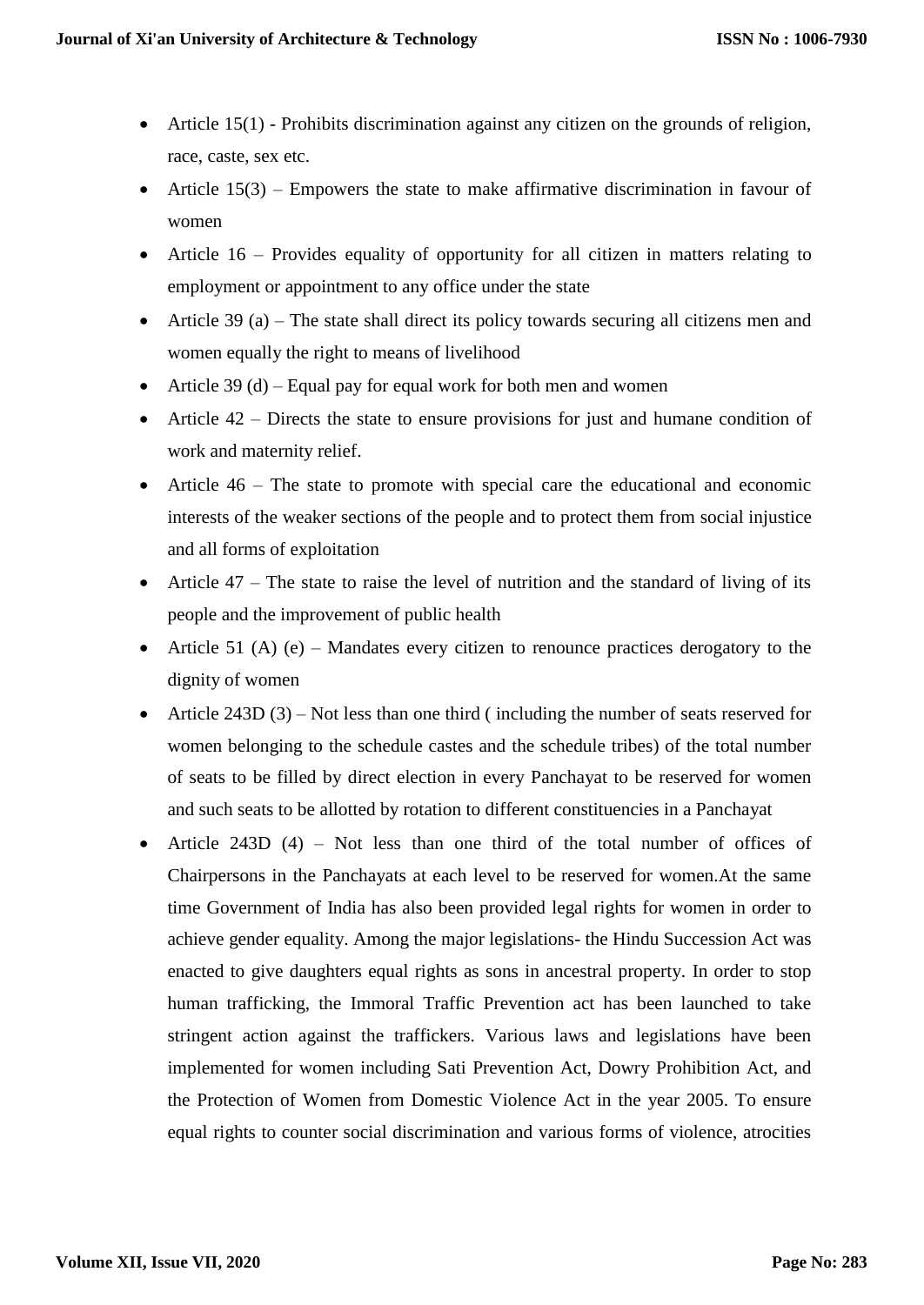and to provide support services especially for women, following legal provisions have been made:

- o The Employees State Insurance Act 1948
- o The Plantation Labour Act 1951
- o The Family Courts Act 1954
- o The Special Marriage Act 1954
- o The Hindu Marriage Act 1955
- o The Maternity Benefit Act
- o The Medical Termination of Pregnancy Act 1971
- o The Contract Labour (Regulation and Abolition) Act 1976
- o The Equal Remuneration Act 1976
- o The Criminal Law (Amendment ) Act 1983
- o The Factories (Amendment ) Act 1986
- o Indecent Representation of Women (Prohibition) Act 1986

# **Objectives:**

- To highlight the importance of awareness and building skills development necessary for the women empowerment
- To find out its awareness level of women about their constitutional and legal right

# **Time and space:**

• Period: May 2017 to May 2019

# **Locaion:**

 Women located in Udaipur, Bhilwara, Pratapgarh, Sirohi, Dungarpur and Banswara [100 numbers from each district]

## **Research Design:**

Exploratory and Descriptive studies-sample survey

# **Source of data:**

## **Primary source:**

 Women located in Udaipur, Bhilwara, Pratapgarh, Sirohi, Dungarpur and Banswara [100 numbers from each district]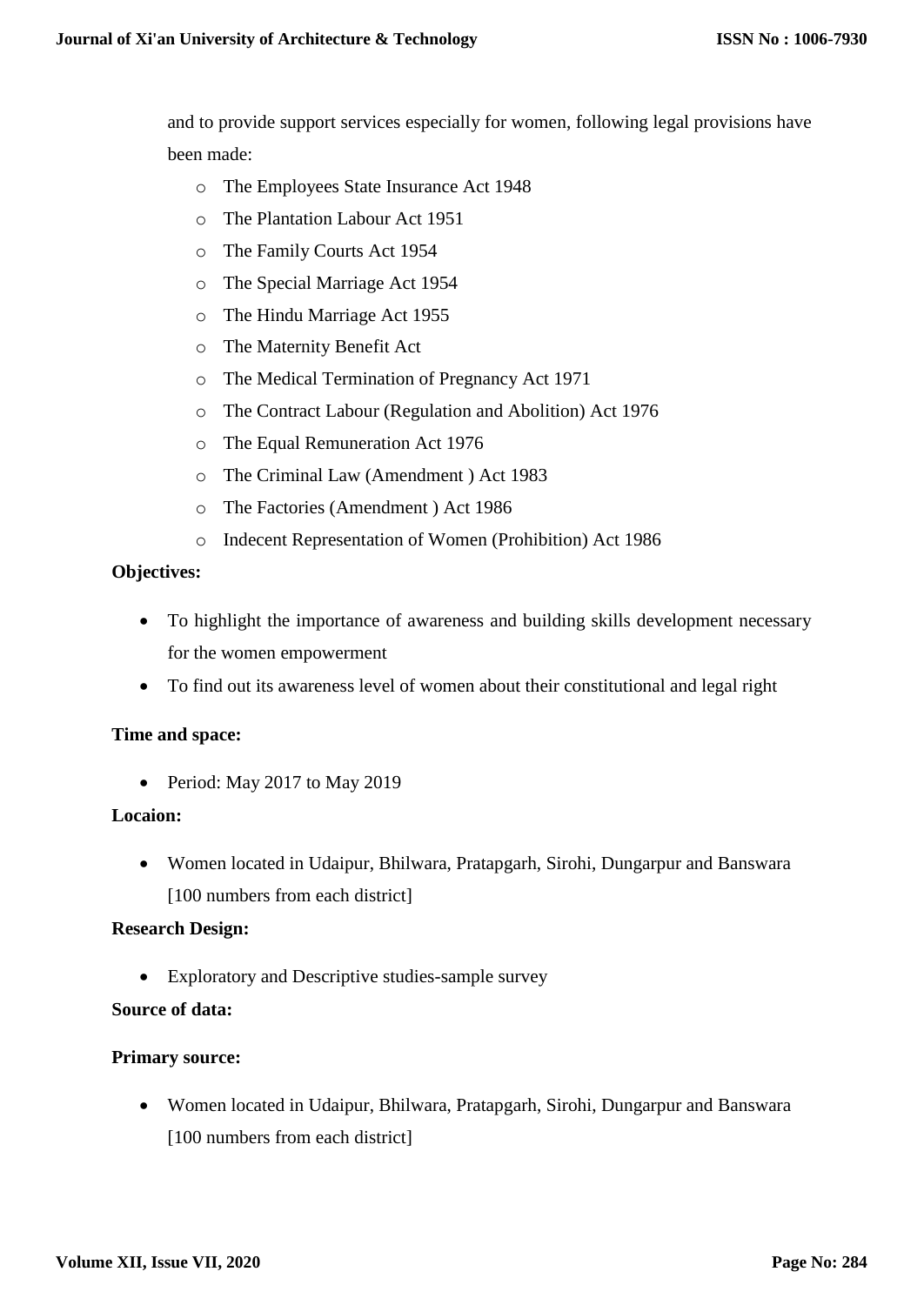## **Secondary data**

 These are also used and it is collected from books periodicals, reports and websites, for the collection of secondary data are taken from reports of Government and annual development reports of Government and from newspapers, NGO of districts

## **Questionnaire:**

A structured-non-disguised questionnaire

# **Sampling:**

Non-probability, Quota sampling

# **Sample Size:**

# **600 women of Udaipur division [Rajasthan]**

# **Research Methodology and Data analysis:**

# **Hypothesis to be tested:**

H01: There is no significant influence of women (a) Group (b) Education (c) Age (d) Workingand Nonworking (e) Family Income (f) Marital status (g) Number of children (h) Age of Children (i) Number of dependents (j) Nature of job and (k) family status on attitude towards importance of empowering women.

H02: There is no significant difference among women (a) Socialgroup (b) Education (c) Age (d) Workingand Nonworking (e) Family Income (f) Marital status (g) Number of children (h) Age of Children (i) Number of dependents (j) Nature of job and (k) family status towards feeling of relegation in their life.

# **1. To find out its awareness level of women about their constitutional and legal right MAJOR FINDINGS OF THE STUDY**

## **Profile of women in Southern Rajasthan**

Out of 600 women, each district belongs to 16.67% women from Udaipur, Sirohi, Dungarpur, Banswara, Pratapgarh and Bhilwara of Southern Rajasthan, group of General, Other Backward Caste (OBC), Schedule Tribe and Schedule Cast belongs to 25% women from each group. 36% of the women are in the age group of 25 to 30 years, 32% of the women are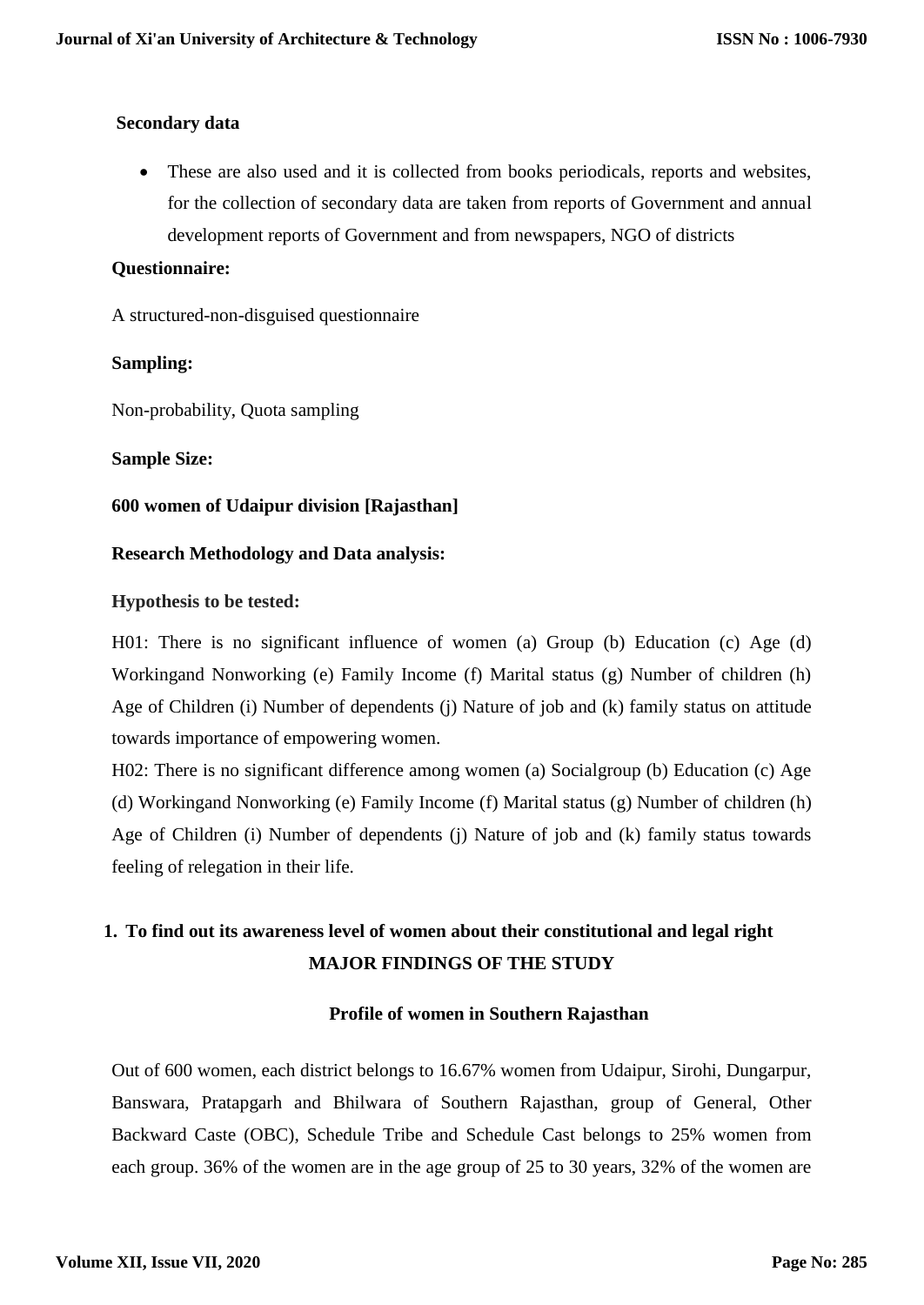having age above 31 to 40 years, 21% of the women are having age between 41 to 50 years and 11 % of the women are in the age group of above 50 years. It is observed that most of thewomen (36%)are in the age group of 25 to 30 years in this survey. 76% of the women are working women and rest 24% are nonworking women.23% of the selected women were having family income less than Rs, 6,000, whereas 29 % of the women werehaving family income of Rs. 6,001 to 8,000, 31% the selected women werehaving family income of Rs. 8,001 to 10,000 and 17 % of the selected women were having monthlyincome more than Rs. 10,001. It is observed that most of the women (31%) were having monthly family income Rs. 8,001 to 10,000. 4.67% are widows, 14.17% are divorcee and 81.16% are married and living together with husband. 12.67 % of the selected women are having no child, 27.67% of the womenhave one child, 40% of the selected women are having two children, 19.66% are having more than two children. It is observed that 40% women are having two children. There are 27.67% women are having age of children less than 2 years, 25.69% women are having age of children between 3 to 8 years, 32.80% of women are having children of the age between 9-15 years and 13.84% women are having the children the age of more than 15 years. It is noticed that 32.80% women are having children of the age between 9 to 15 years. 11.06 % of the selected women are having no dependent, 30.56 % of the women are having one dependent, 38.57% of the selected women are having two dependents and 19.81% of the selected women are having more than two dependents. It is observed that most of women (38.57%) are having more than two dependents. 72% women live in nuclear family while as 26% lives in joint family.

| <b>Response</b>      | Number of<br><b>Respondents</b> | Percentage |
|----------------------|---------------------------------|------------|
| Very High            | 180                             | 30         |
| High                 | 240                             | 40         |
| Neither high nor low | 84                              | 14         |
| Low                  | 60                              | 10         |
| Very low             | 36                              | 6          |
| <b>Total</b>         | 600                             | <b>100</b> |
| Source: primary data |                                 |            |

**Attitude towards importance of empowering women:**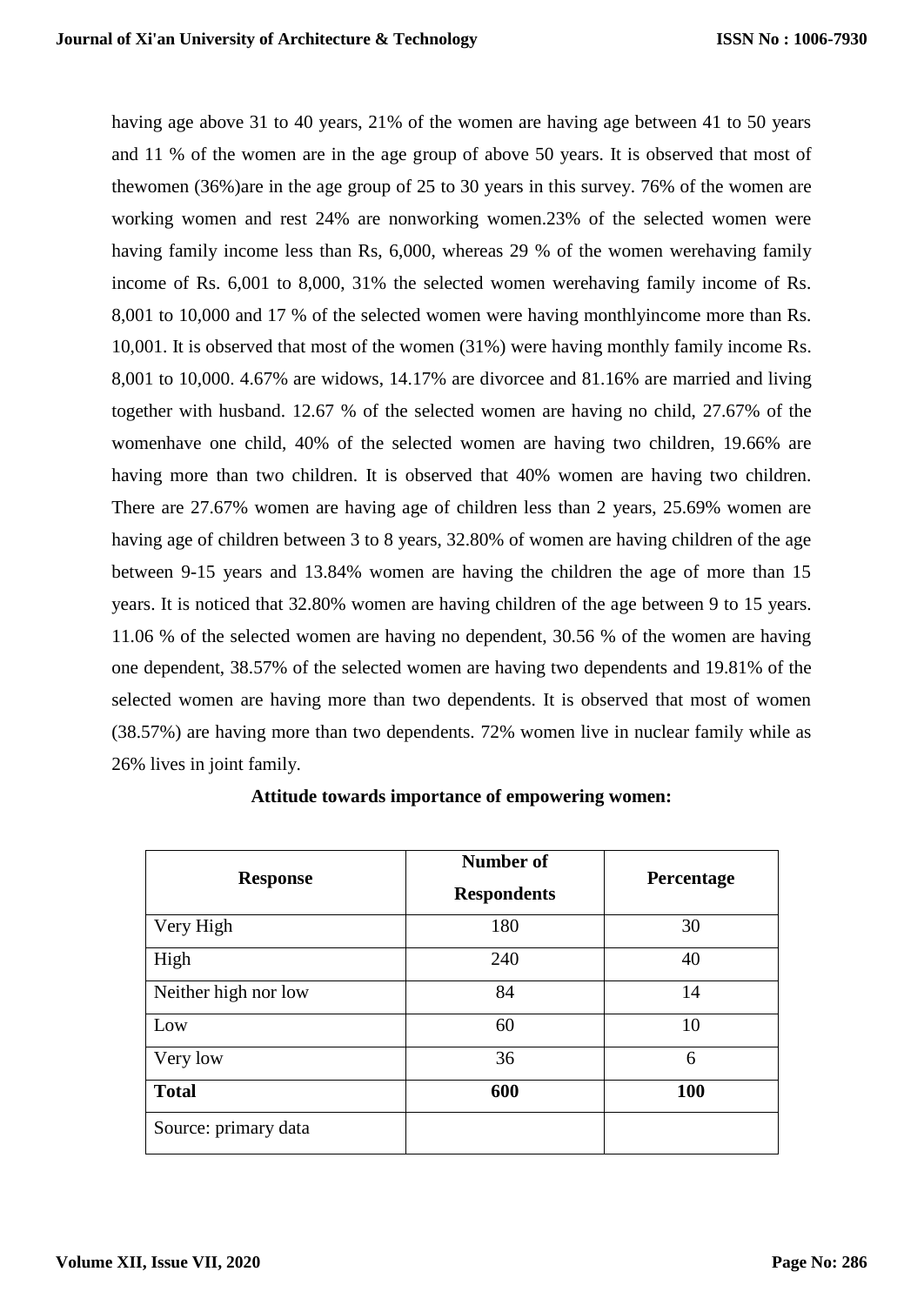Out of 600 women, 70% of working and non-working women have positive attitude towards the importance of empowering women. They are in favour of women empowerment for extermination of violence against women. 30% of women, they belong to lower economic status had no awareness in this connection.

| <b>Response</b>      | <b>Number of Respondents</b> | Percentage |
|----------------------|------------------------------|------------|
| Very High            | 150                          | 25         |
| High                 | 240                          | 40         |
| Neither high nor low | 66                           | 11         |
| Low                  | 90                           | 15         |
| Very low             | 54                           | 9          |
| <b>Total</b>         | 600                          | 100        |
| Source: primary data |                              |            |

#### **Relegation in their lives:**

Out of 600 respondents, 65% feels relegation in their lives. Another 11% respondents say that they have no idea about it. There are only 24% respondents who say that they do not feel any relegation.

## **Birth of Girl Child:**

| <b>Particulars</b> |               | <b>Reaction About birth of Girl</b><br><b>Child</b> |                | <b>Total</b> |
|--------------------|---------------|-----------------------------------------------------|----------------|--------------|
| Group              |               | <b>Happy</b>                                        | <b>Unhappy</b> |              |
|                    | N             | 130                                                 | 20             | 150          |
| General            | $\frac{0}{0}$ | 87%                                                 | 13%            | 100%         |
| OBC                | $\mathbf N$   | 95                                                  | 55             | 150          |
|                    | $\frac{0}{0}$ | 63%                                                 | 37%            | 100%         |
| <b>SC</b>          | N             | 72                                                  | 78             | 150          |
|                    | $\frac{0}{0}$ | 48%                                                 | 52%            | 100%         |
| <b>ST</b>          | N             | 78                                                  | 78             | 150          |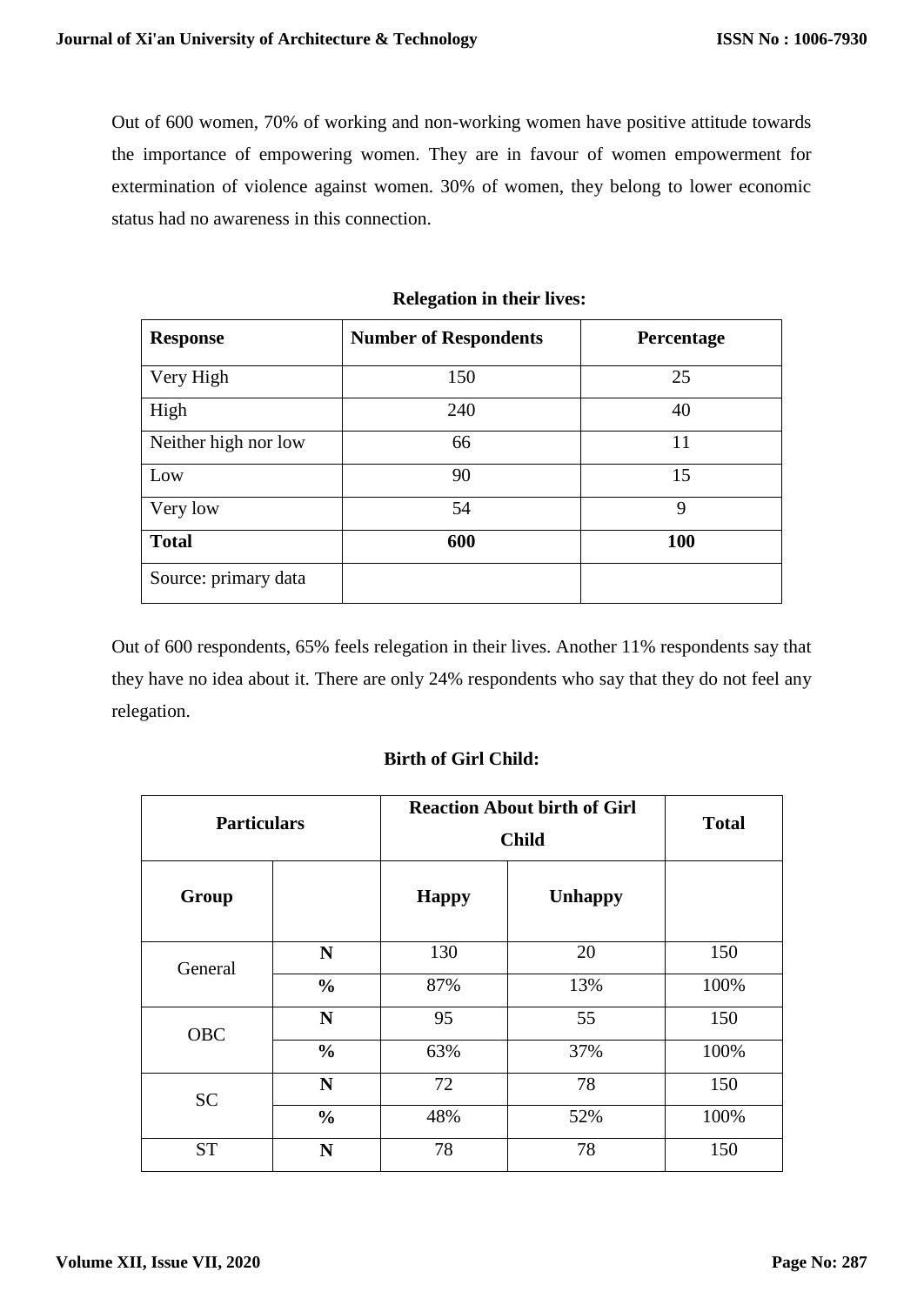|              | $\frac{6}{9}$ | 52% | 48% | 100% |
|--------------|---------------|-----|-----|------|
| <b>Total</b> |               | 375 | 225 | 600  |
|              | $\frac{6}{9}$ | 63% | 37% | 100% |

The feeling of "parents becoming unhappy at the birth of girl child" is higher among the respondents of SC and ST than the respondents of General and OBC groups. It is observed that women from general class are feeling happy while as other class somehow unhappy on birth of girl child.

# **Expressing Desire:**

| <b>Response</b>      | Number of<br><b>Respondents</b> | Percentage |
|----------------------|---------------------------------|------------|
| Very High            | 85                              | 14         |
| High                 | 160                             | 27         |
| Neither high nor low | 45                              | 8          |
| Low                  | 210                             | 35         |
| Very low             | 100                             | 17         |
| <b>Total</b>         | 600                             | 100        |
| Source: primary data |                                 |            |

The larger segment of the respondents out of 600 women, 52% does not feel freedom in expressing her desire. 41% respondents feel freedom in this matter. There are 8% respondents who have no response.

# **Awareness and Understanding of Constitutional rights:**

## **Group v/s Level of Awareness:**

| <b>Particulars</b> |               | <b>Level of Awareness</b> |               |             |              |
|--------------------|---------------|---------------------------|---------------|-------------|--------------|
| Group              |               | Low                       | <b>Medium</b> | <b>High</b> | <b>Total</b> |
| General            | N             | 55                        | 50            | 45          | 150          |
|                    | $\frac{0}{0}$ | 37%                       | 33%           | 30%         | 100%         |
| <b>OBC</b>         | N             | 82                        | 55            | 13          | 150          |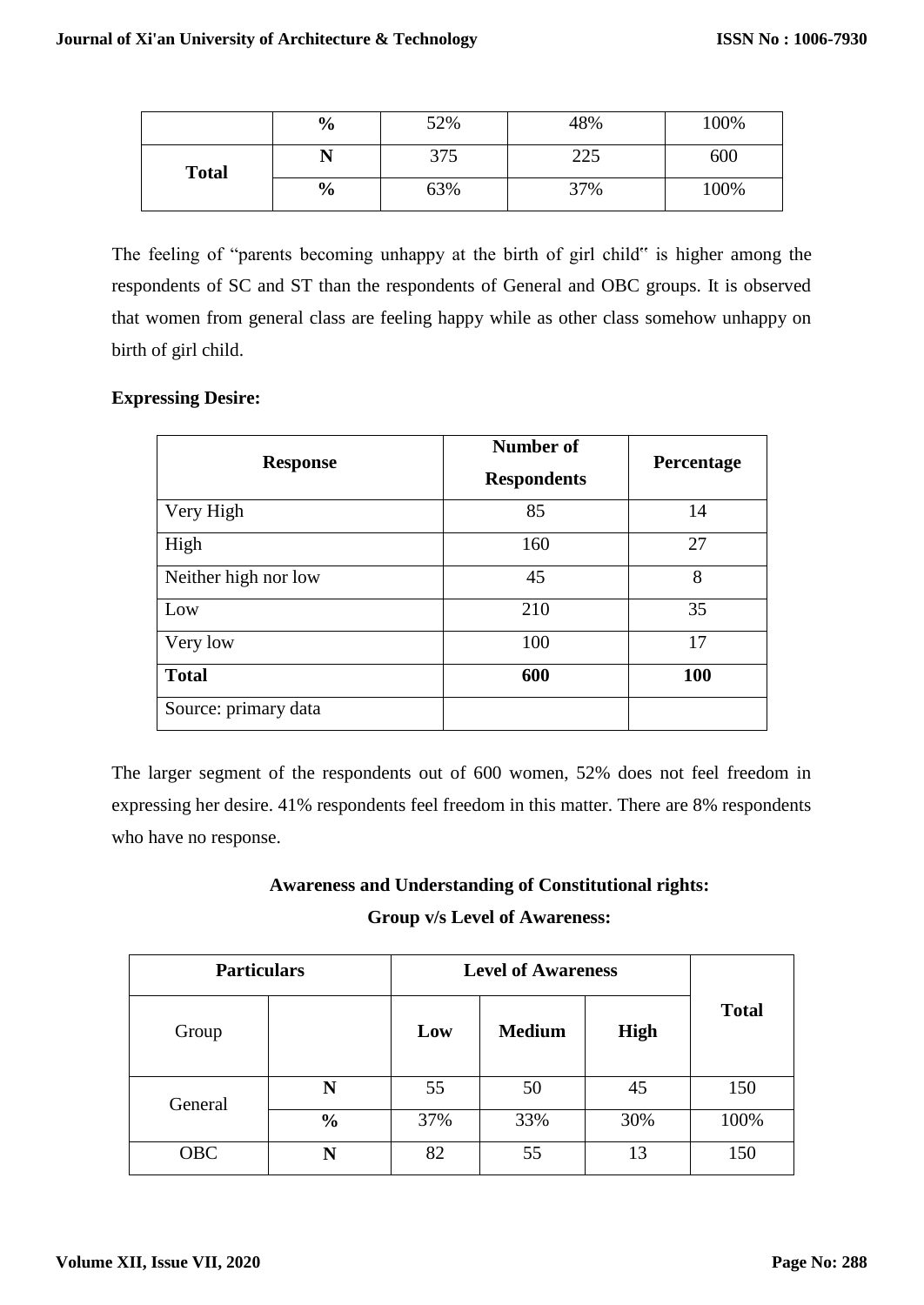|              | $\frac{0}{0}$ | 55% | 37% | 9%  | 91%  |
|--------------|---------------|-----|-----|-----|------|
| <b>SC</b>    | N             | 110 | 30  | 10  | 150  |
|              | $\frac{0}{0}$ | 73% | 20% | 7%  | 93%  |
| <b>ST</b>    | N             | 115 | 30  | 5   | 150  |
|              | $\frac{0}{0}$ | 77% | 20% | 3%  | 97%  |
| <b>Total</b> | N             | 362 | 165 | 73  | 600  |
|              | $\frac{6}{6}$ | 60% | 28% | 12% | 100% |

Women from general group have high awareness (30%) as compared to Tribe women who have 3% level of awareness and understanding of constitutional rights.

| <b>Response</b>      | <b>Number of Respondents</b> | Percentage |
|----------------------|------------------------------|------------|
| Very High            | 210                          | 35         |
| High                 | 225                          | 38         |
| Neither high nor low | $\overline{7}$               | 1          |
| Low                  | 110                          | 18         |
| Very low             | 48                           | 8          |
| <b>Total</b>         | 600                          | 100        |
| Source: primary data |                              |            |

**Women should be treated equally as men:**

Out of 600 women, majority of respondents 73% women said that they should be treated equally as men while as 26% women do not agree that women should be treated equally as men. Another 1%women remained unanswered.

## **Knowledge of Domestic Violence:**

| <b>Response</b> | <b>Number of Respondents</b> | Percentage |
|-----------------|------------------------------|------------|
| Very High       |                              |            |
| High            |                              |            |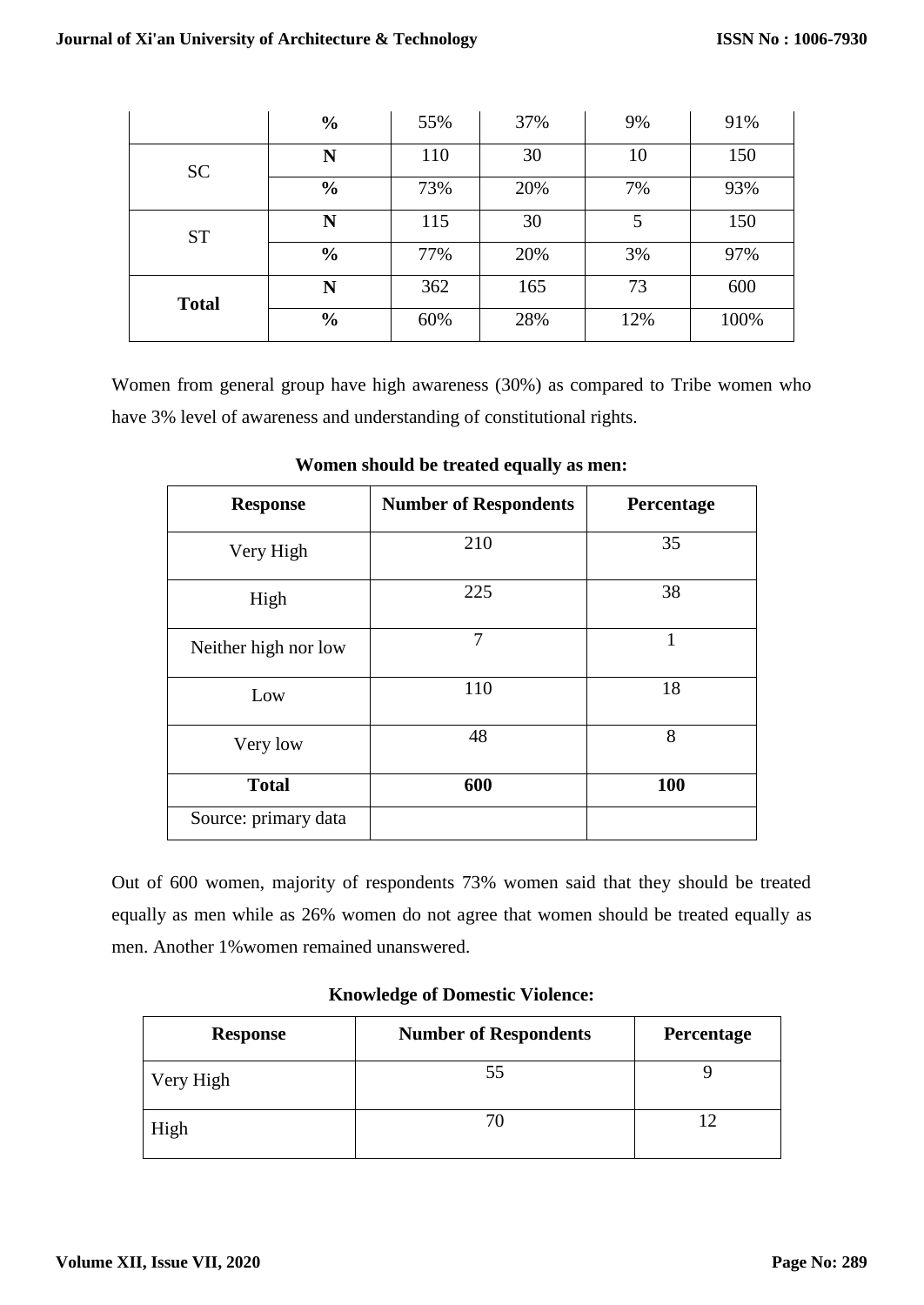| Neither high nor low | 25  | 4          |
|----------------------|-----|------------|
| Low                  | 255 | 43         |
| Very low             | 195 | 33         |
| <b>Total</b>         | 600 | <b>100</b> |
| Source: primary data |     |            |

Out of 600 women, 76% of women do not have any idea about domestic violence act. Only 21% respondents have knowledge and understanding of this act. There are 4% respondents who have no response.

| <b>Response</b>      | <b>Number of Respondents</b> | Percentage |
|----------------------|------------------------------|------------|
| Very High            | 45                           | 8          |
| High                 | 78                           | 13         |
| Neither high nor low | 28                           | 5          |
| Low                  | 235                          | 39         |
| Very low             | 214                          | 36         |
| <b>Total</b>         | 600                          | <b>100</b> |
| Source: primary data |                              |            |

**Awareness about government schemes for the development of children and women:**

Out of 600 women, 36% of the respondents have very low awareness about government schemes for the development of children and women, 39% have low awareness about government schemes for the development of children and women. Only 21% respondents are aware of these schemes.

| <b>Response</b> | <b>Number of Respondents</b> | Percentage |
|-----------------|------------------------------|------------|
| Very High       |                              |            |
| High            |                              |            |

**Membership of various women's organization:**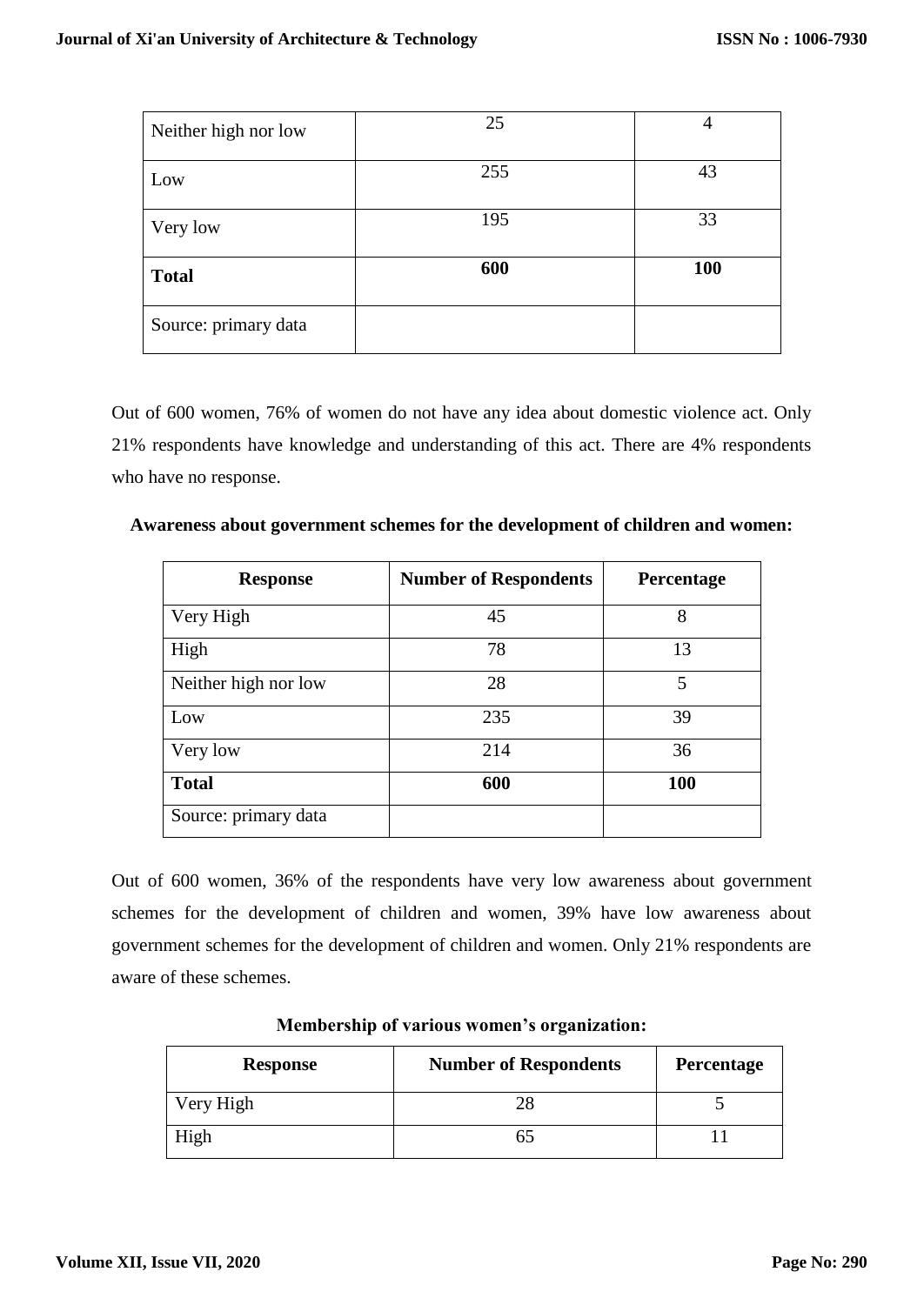| Neither high nor low | 22  |            |
|----------------------|-----|------------|
| Low                  | 255 | 43         |
| Very low             | 230 | 38         |
| <b>Total</b>         | 600 | <b>100</b> |
| Source: primary data |     |            |

Out of 600 women, only 16% women have knowledge of membership of various women's organizations. 81% of women have no knowledge of membership of various women's organization. Others 4% do not have any opinion.

| <b>Response</b>            | <b>Number of Respondents</b> | Percentage |
|----------------------------|------------------------------|------------|
| <b>Highly Agree</b>        | 255                          | 43         |
| Agree                      | 255                          | 43         |
| Neither agree nor disagree | 15                           | 3          |
| Disagree                   | 25                           | 4          |
| <b>Highly Disagree</b>     | 50                           | 8          |
| <b>Total</b>               | 600                          | 100        |
| Source: primary data       |                              |            |

# **Rape criminal should be hanged:**

# **Hypothesis Testing:**

H01: There is no significant influence of women (a) Group (b) Education (c) Age (d) Workingand Nonworking (e) Family Income (f) Marital status (g) Number of children (h) Age of Children (i) Number of dependents (j) Nature of job and (k) family status on attitude towards importance of empowering women.

Influence of demographics opinion off women'sattitude towards importance of empowering women

| <b>Classification</b><br><b>Particulars</b> | Number of<br>women | <b>Mean</b> | S D | $t/F$ values |
|---------------------------------------------|--------------------|-------------|-----|--------------|
|---------------------------------------------|--------------------|-------------|-----|--------------|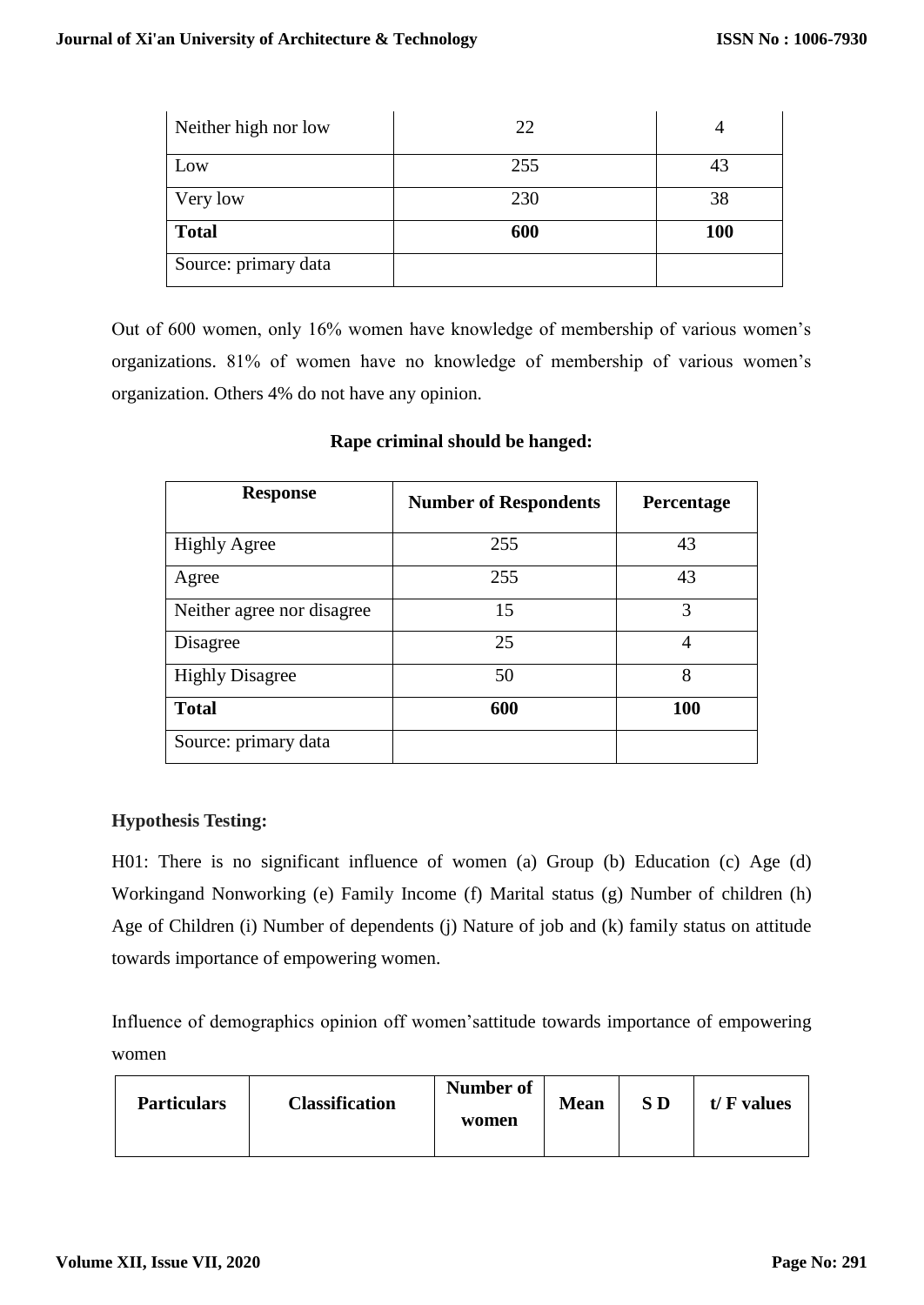|                       | General                  | 150 | 4.20 | 1.292 |             |
|-----------------------|--------------------------|-----|------|-------|-------------|
| <b>Social Group</b>   | <b>OBC</b>               | 150 | 4.05 | 0.987 | $F=15.670$  |
|                       | <b>SC</b>                | 150 | 3.70 | 1.265 | $P = 0.002$ |
|                       | <b>ST</b>                | 150 | 3.55 | 1.332 |             |
|                       | Graduation               | 109 | 4.70 | 0.665 |             |
| <b>Education</b>      | 12 <sup>th</sup>         | 237 | 3.85 | 1.235 | $F=14.27$   |
|                       | 8 <sup>th</sup>          | 193 | 3.78 | 1.224 | $P = 0.025$ |
|                       | Illiterate               | 61  | 3.40 | 0.756 |             |
|                       | $25-30$ years            | 218 | 3.88 | 1.050 |             |
| Age                   | 31-40 years              | 192 | 4.05 | 1.225 | $F=6.866$   |
|                       | 41-50 years              | 126 | 3.95 | 0.972 | $P=0.060$   |
|                       | Above 50 years           | 64  | 3.85 | 0.652 |             |
| <b>Working and</b>    | Working                  | 456 | 4.29 | 1.200 | $F = 8.709$ |
| nonworking            | Nonworking/House<br>wife | 144 | 3.45 | 1.236 | $P = 001$   |
|                       | $<$ Rs. 6,000            | 136 | 3.80 | 1.058 |             |
| Family                | Rs.6,001-8,000           | 176 | 4.18 | 1.220 |             |
| <b>Income</b>         | Rs. 8,001-10,000         | 184 | 3.36 | 0.960 | $F = 3.670$ |
|                       | Above Rs. 10,001         | 104 | 3.75 | 1.010 | $P = 0.045$ |
|                       | Widow                    | 28  | 3.80 | 1.230 |             |
| <b>Marital Status</b> | Divorcee                 | 85  | 3.94 | 1.140 | $F = 4.050$ |
|                       | Married                  | 487 | 4.12 | 1.220 | $P = 0222$  |
|                       |                          |     |      |       |             |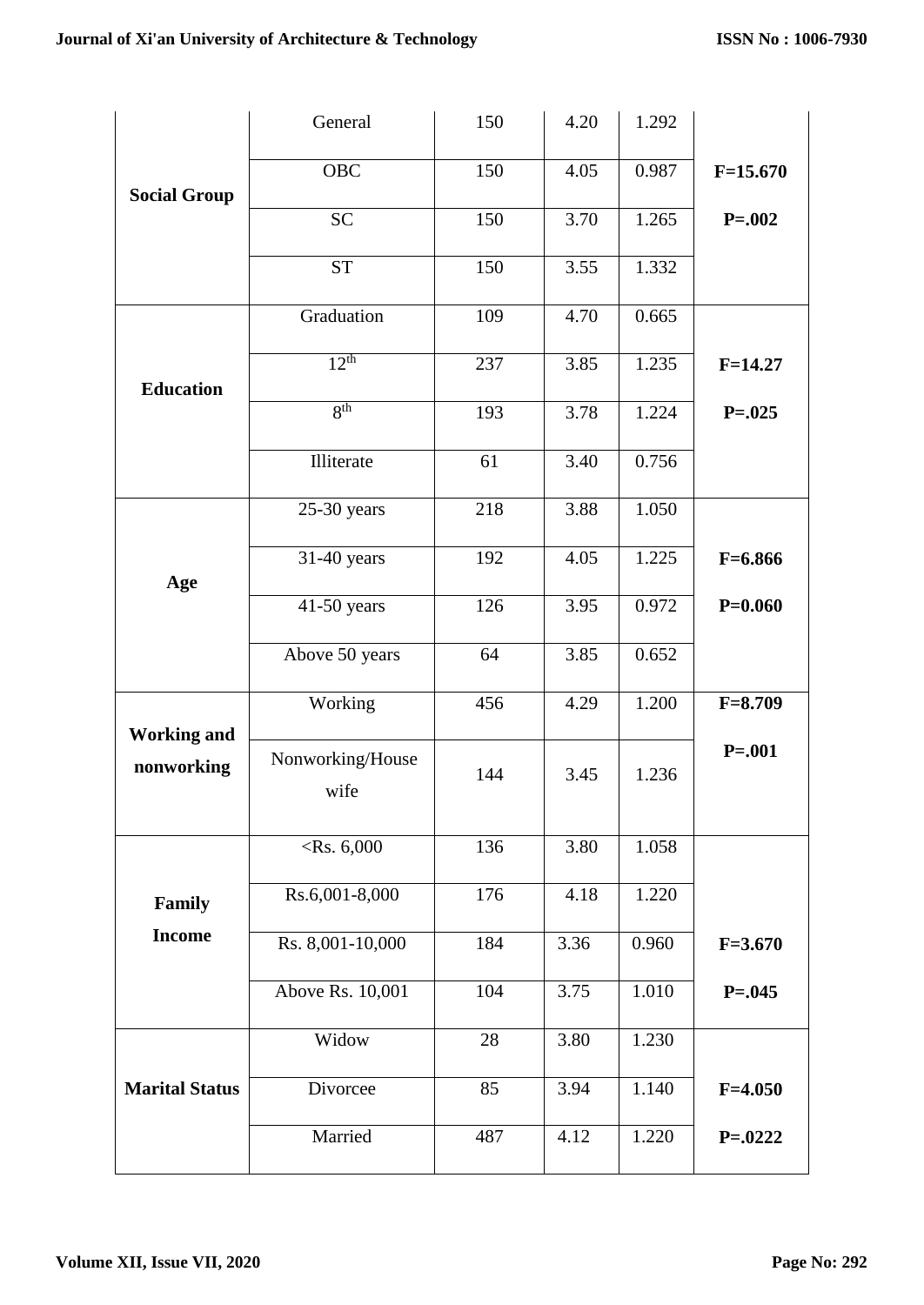|                      | Nil                 | 76  | 4.11 | 1.300 |             |
|----------------------|---------------------|-----|------|-------|-------------|
| <b>Number of</b>     | One                 | 166 | 3.89 | 1.025 | $F = 2.709$ |
| <b>Children</b>      | Two                 | 240 | 4.00 | 1.225 | $P=0.125$   |
|                      | More than two       | 118 | 3.90 | 1.028 |             |
|                      | Less than 2 years   | 280 | 3.56 | 1.451 |             |
| Age of               | 3-8 years           | 260 | 3.82 | 0.968 | $F=1.250$   |
| <b>Children</b>      | $9-15$ years        | 332 | 3.44 | 1.002 | $P=0.220$   |
|                      | More than 15 years  | 140 | 3.32 | 1.008 |             |
|                      | Nil                 | 76  | 3.81 | 1.251 |             |
| <b>Number of</b>     | One                 | 210 | 3.82 | 1.233 | $F=0.820$   |
| <b>Dependent</b>     | Two                 | 265 | 3.79 | 1.028 | $P=0.202$   |
|                      | Above two           | 136 | 3.90 | 0.985 |             |
|                      | Farming             | 112 | 3.55 | 0.088 |             |
| <b>Nature of Job</b> | Daily Wages         | 200 | 3.22 | 0.266 | $F=6.298$   |
|                      | Regular             | 110 | 4.29 | 1.250 | $P=0.015$   |
|                      | Part time/ Business | 34  | 3.93 | 0.698 |             |
| <b>Family status</b> | Nuclear Family      | 432 | 3.55 | 0.652 | $F=6.200$   |
|                      | Joint Family        | 168 | 3.02 | 0.778 | $P=0.028$   |

\*\* significant at 5% level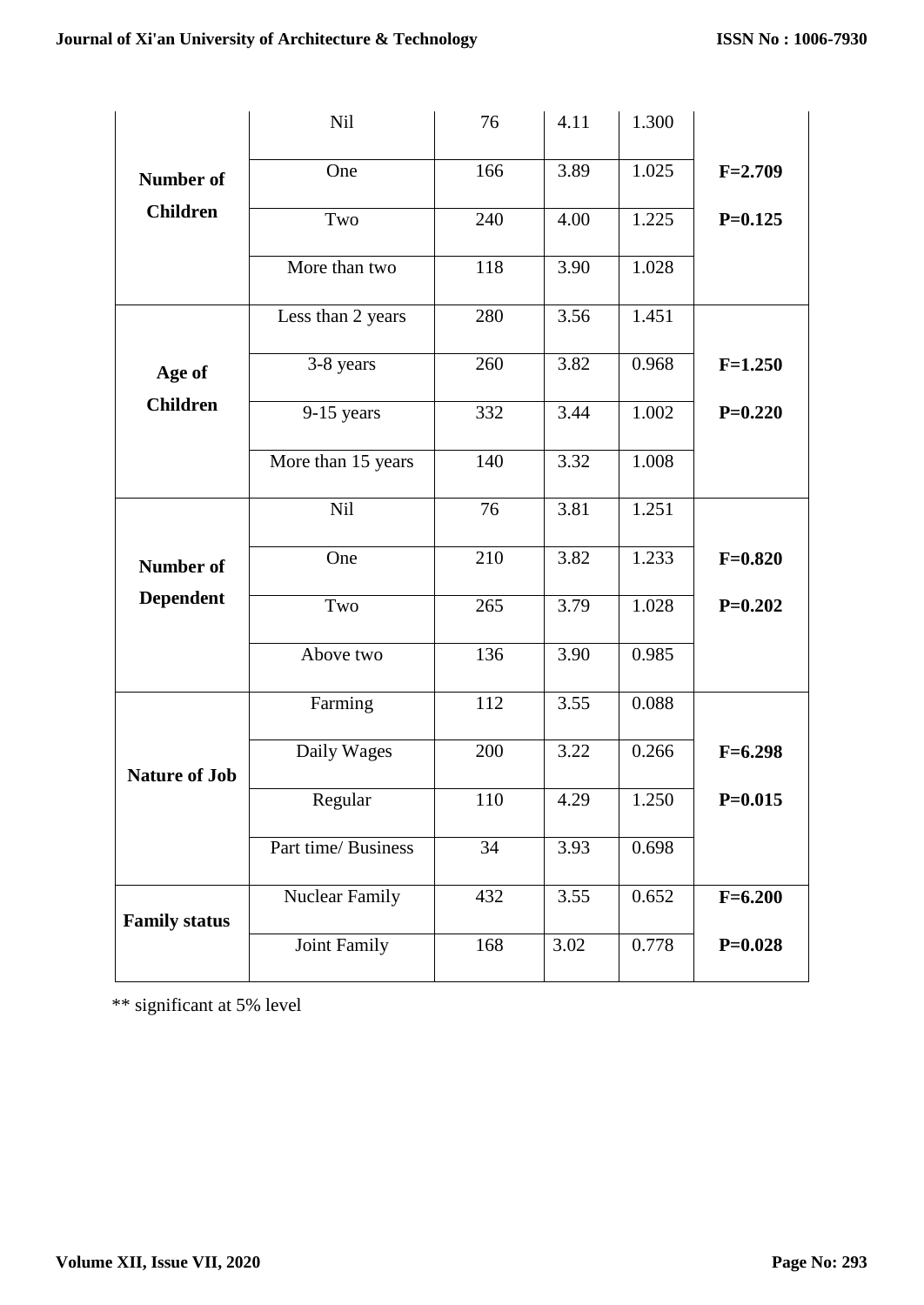#### **Social Group:**

The obtained 'F' value is 15.670 with "P" value is 0.002, it is significant at 5% level. The value indicates that there is significant influence of women among social groupson opinion towards importance of empowering women.

Further, the mean table indicates that attitude of women from general social group have scored higher mean value of 4.20 and the lowest mean was scored by the women from Schedule tribe (3.55). This shows that the women from general social group are highly agreed towards attitude on importance of empowering women and the women from ST group are not fully agreed attitude on importance of empowering women.

Therefore, the formulated hypothesis  $H_{01(a)}$  that "there is no significant influence of women from various social groupstowards attitudeon importance of empowering women" is rejected.

#### **Education:**

The obtained 'F' value is 14.270 with "P" value is 0.025, it is significant at 5% level. The value indicates that there is significant influence of women among various level of education on opinion towards importance of empowering women.

Further, the mean table indicates that attitude of women from educational level (graduate,  $12<sup>th</sup>$ ,  $8<sup>th</sup>$  and illiterate)who are graduate scored higher mean value of 4.70 and the lowest mean was scored 3.40 by the women who are illiterate. This shows that the women who have higher education level are highly agreed towards attitude on importance of empowering women and the women who are illiterate not fully agreed attitude on importance of empowering women.

Therefore, the formulated hypothesis  $H<sub>01(b)</sub>$  that "there is no significant influence of women from various education standardstowardsattitudeon importance of empowering women " is rejected.

#### **Age:**

The obtained 'F' value is 6.866 with "P" value is 0.060, it is insignificant at 5% level. The value indicates that there is not significant influence of women among various level of age groups (25-30 years age group to above 50 years) on attitude towards importance of empowering women.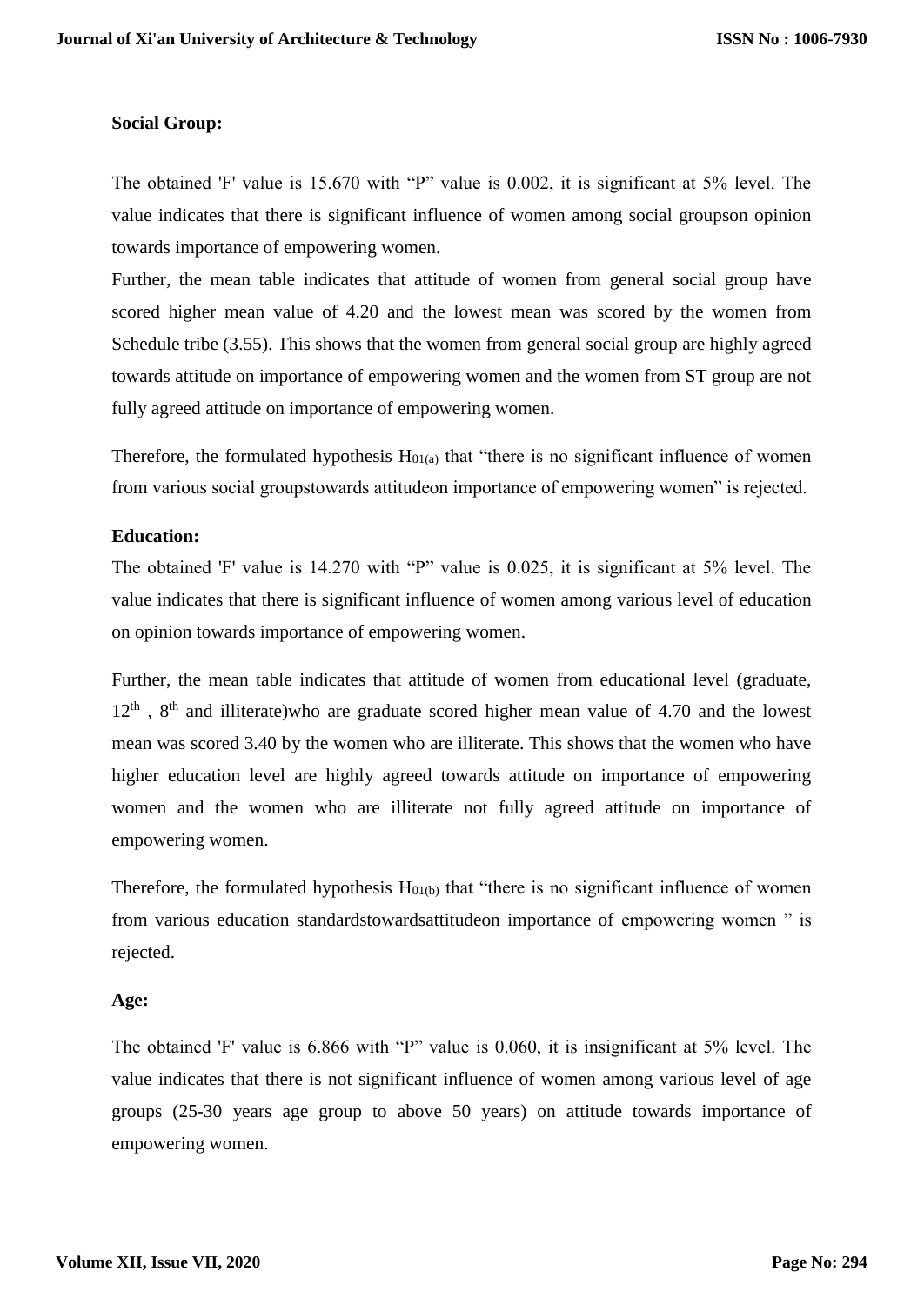Further, the mean table indicates that attitude of women from age groups (25-30 years, 31-40 years, 41-50 years and above 50 yearsage)who are in age group of 31-40 yearsscored higher mean value of 4.05 and the lowest mean was scored 3.85 by the women who are in age above 50 years. This shows that the women who comes in lower ae group are highly agreed towards attitude on importance of empowering women and the women who are above age of 50 years not fully agreed towards attitude on importance of empowering women.

Therefore, the formulated hypothesis  $H_{01(c)}$  that "there is no significant influence of women from various agegroups towards attitudeon importance of empowering women" is accepted.

# **Working and Nonworking**

The obtained 'F' value is 8.709 with "P" value is 0.001, it is significant at 5% level. The value indicates that there is significant influence on women among various working and nonworking groupson attitude towards importance of empowering women.

Further, the mean table indicates that attitude of women from working and nonworking groups who are in working groupscored higher mean value of 4.29 and the lowest mean was scored 3.45 by the women who are in nonworking group. This shows that the women who come in working group are highly agreed towards attitude on importance of empowering women and the women who are nonworking not fully agreed towards attitude on importance of empowering women.

Therefore, the formulated hypothesis  $H<sub>01(d)</sub>$  that "there is no significant influence of women from working and nonworking groupstowardsattitudeon importance of empowering women" is rejected.

## **Family Income:**

The obtained 'F' value is 3.670 with "P" value is 0.045, it is significant at 5% level. The value indicates that there is significant influence of women among various family income groups (<Rs. 6000 per month, Rs. 6001 to 8000, Rs.8001 to Rs.10000 and more than Rs. 10,000) on attitude towards importance of empowering women.

Further, the mean table indicates that attitude of women from family income groups of Rs. 6001 to Rs. 8000 scored higher mean value of 4.18 and the lowest mean was scored 3.18 by the women who have family income of Rs. Rs. 8001-10000 permonth. This shows that the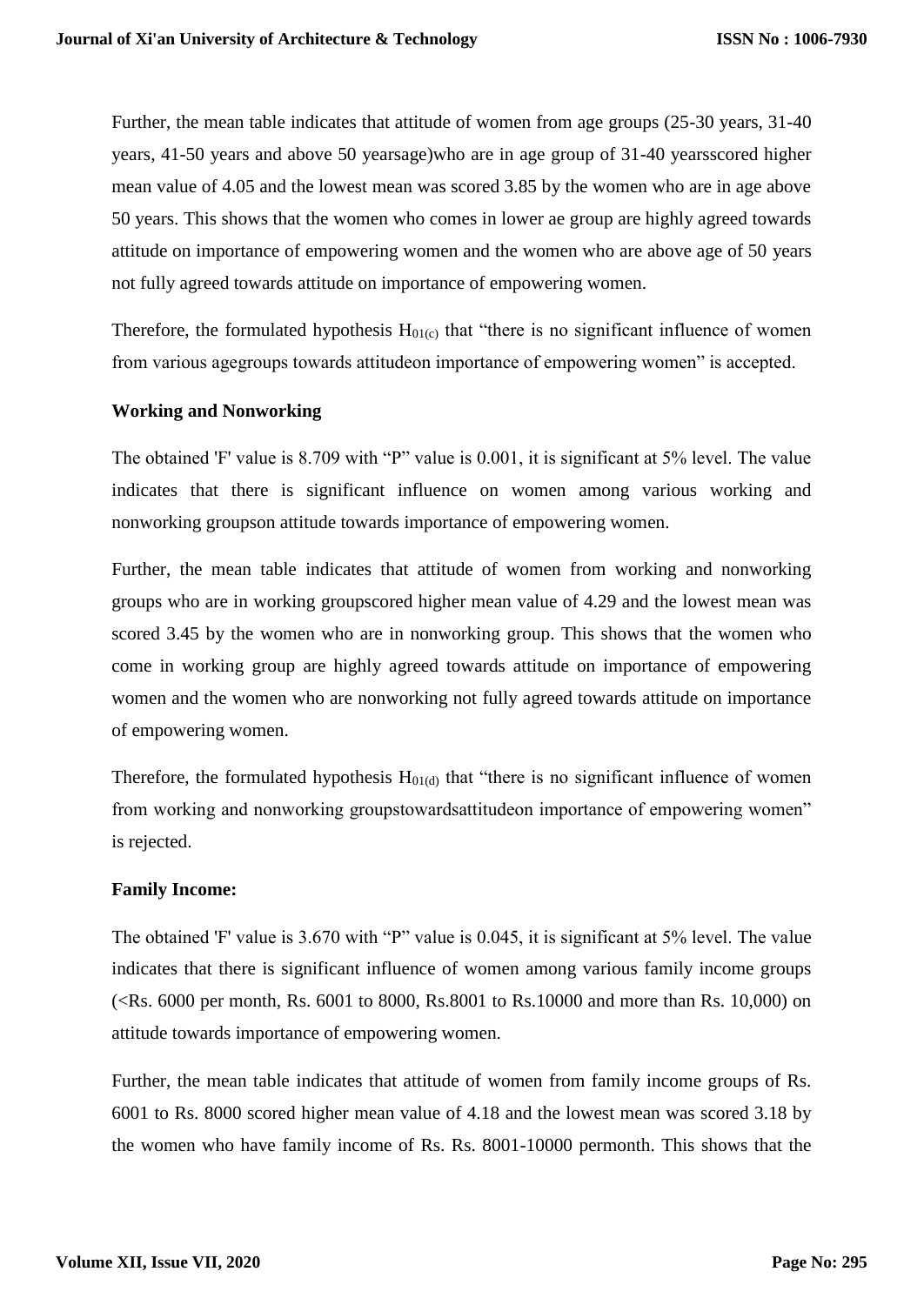women those family income ishigher, they have high attitude on importance of empowering women

Therefore, the formulated hypothesis  $H<sub>01(e)</sub>$  that "there is no significant influence of women from various family income groups towards attitudeon importance of empowering women" is rejected.

#### **Marital status**

The obtained 'F' value is 4.050 with "P" value is 0.022, it is significant at 5% level. The value indicates that there is significant influence of women marital status towards their attitude on importance of empowering women. Therefore, the formulated hypothesis  $H<sub>01(f)</sub>$ that "there is no significant influence of women marital status towards their attitude on importance of empowering women" is rejected.

#### **Number of children**

The obtained 'F' value is 2.709 with "P" value is 0.125, it is insignificant at 5% level. The value indicates that there is no significant influence of women who have number of children (nil, one, two and more than two) towards their attitude on importance of empowering women. Therefore, the formulated hypothesis  $H<sub>01(g)</sub>$ that "there is no significant influence of women marital status towards their attitude on importance of empowering women" is accepted.

## **Age of Children**

The obtained 'F' value is 1.250 with "P" value is 0.222, it is insignificant at 5% level. The value indicates that there is no significant influence of women who have different age group of children towards their attitude on importance of empowering women. Therefore, the formulated hypothesis  $H_{01(h)}$ that "there is no significant influence of women who have different age group of children towards their attitude on importance of empowering women" is accepted.

## **Number of dependents**

The obtained 'F' value is 0.820 with "P" value is 0.202, it is insignificant at 5% level. The value indicates that there is no significant influence of women who have numbers of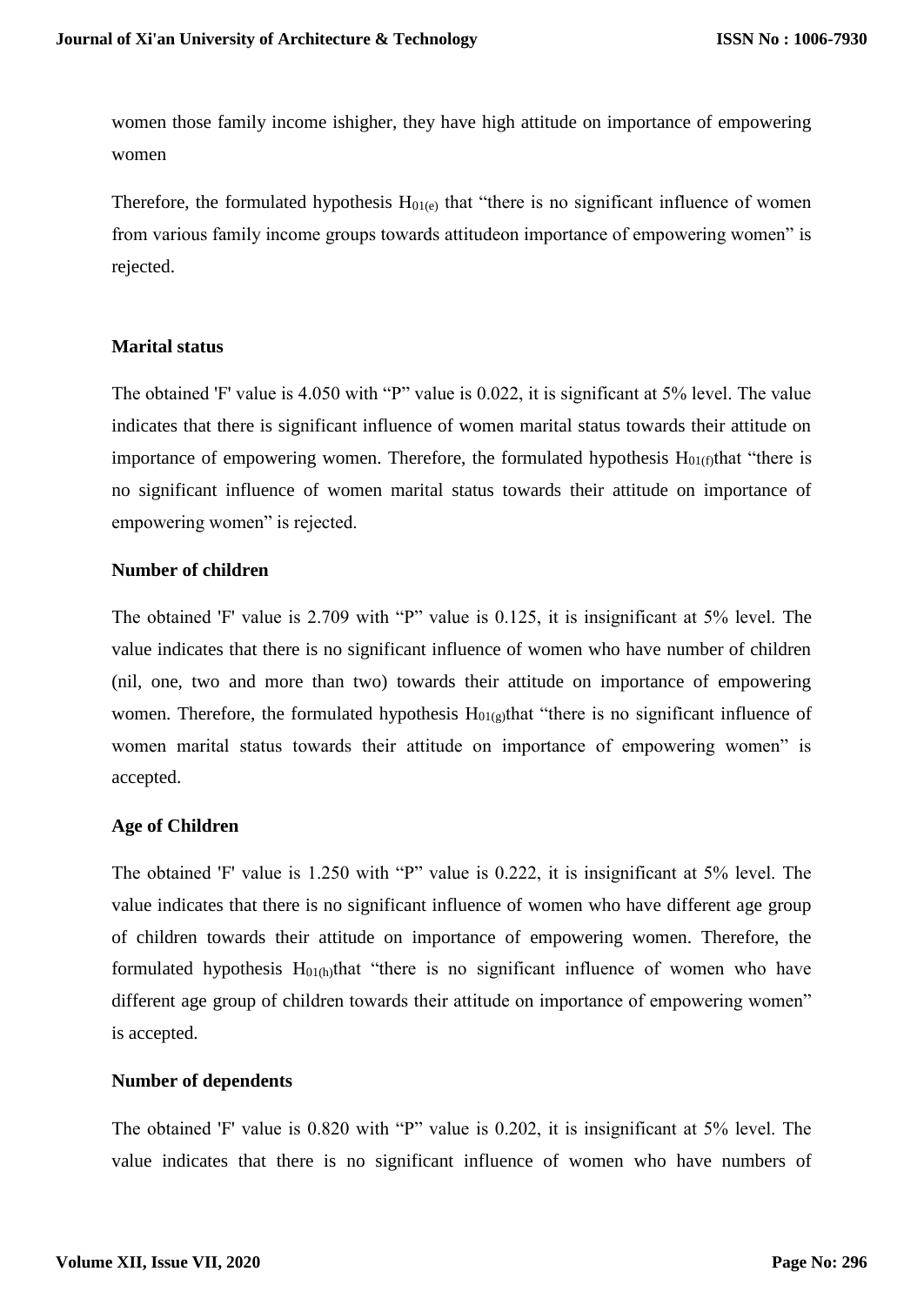dependents (nil, one, two and more than two) towards their attitude on importance of empowering women. Therefore, the formulated hypothesis  $H<sub>01(i)</sub>$ that "there isno significant influence of women who have number of dependents (nil, one, two and more than two) on them towards their attitude on importance of empowering women" is accepted.

### **Nature of Job**

The obtained 'F' value is 6.298 with "P" value is 0.015, it is significant at 5% level. The value indicates that there is significant influence of women nature of job (farming/ daily wages/Regular/ Business) towards their attitude on importance of empowering women. Therefore, the formulated hypothesis  $H<sub>01(i)</sub>$ that "there isno significant influence of women nature of job towards their attitude on importance of empowering women" is rejected.

#### **Family Status**

The obtained 'F' value is 6.200 with "P" value is 0.028, it is significant at 5% level. The value indicates that there is significant influence of women family status (Nuclear or Joint family) towards their attitude on importance of empowering women. Therefore, the formulated hypothesis  $H_{01(k)}$ that "there is no significant influence of women family status towards their attitude on importance of empowering women" is rejected.

#### **Result and discussion:**

There is significant influence of women among social groups on opinion towards importance of empowering women, there is significant influence of women among various level of education on opinion towards importance of empowering women, there is significant influence of women from various education standardstowards attitudeon importance of empowering women.There is no significant influence of women from various agegroups towards attitudeon importance of empowering women, there is significant influence on women among various working and nonworking groupson attitude towards importance of empowering women, there is significant influence of women among various family income groups (<Rs. 6000 per month, Rs. 6001 to 8000, Rs.8001 to Rs.10000 and more than Rs. 10,000) on attitude towards importance of empowering women.The result shows that the women those family income ishigher, they have high attitude on importance of empowering women There is significant influence of women marital status towards their attitude on importance of empowering women. There is no significant influence of women who have